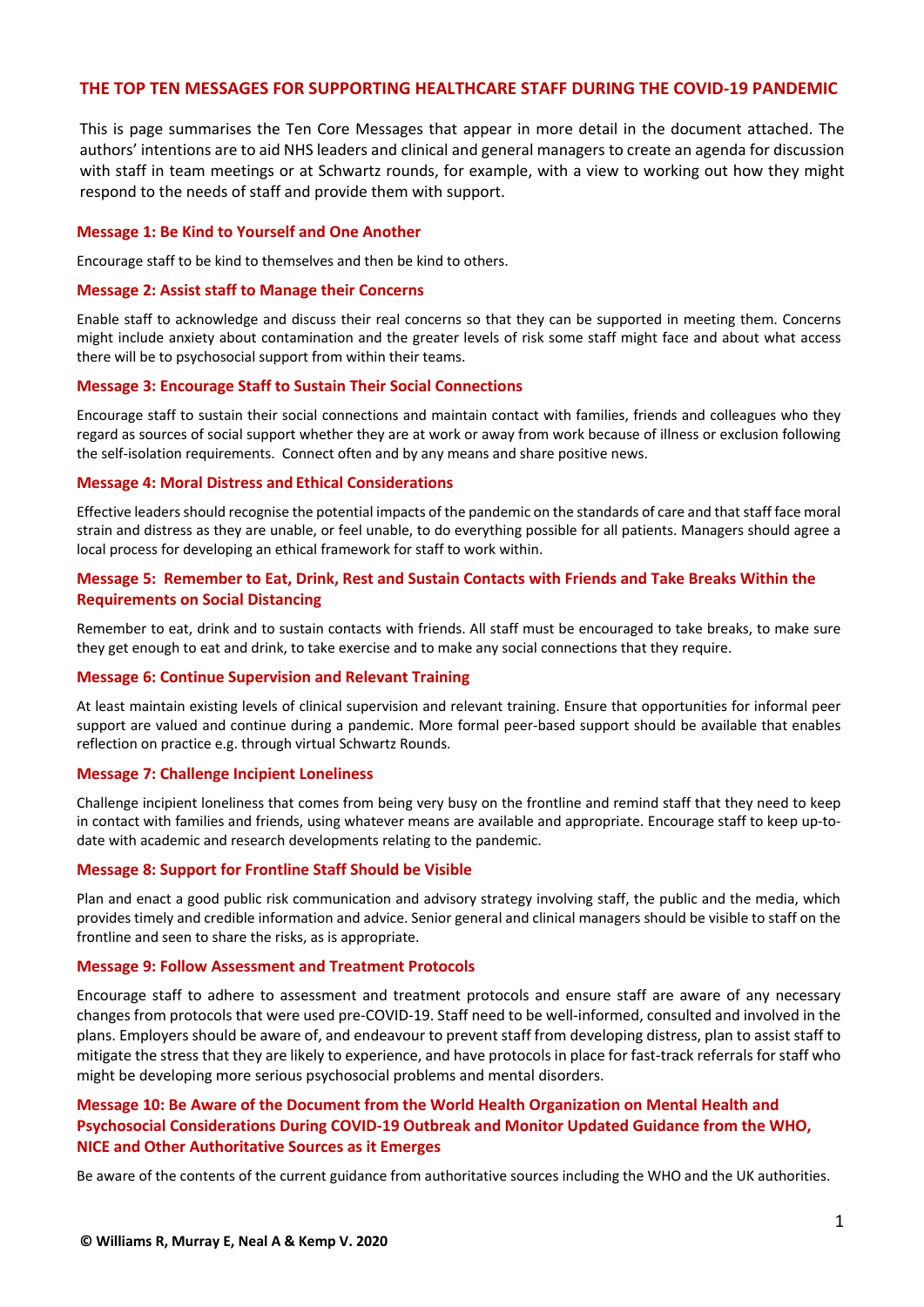# **A DISCUSSION DOCUMENT**

# **TOP TEN MESSAGES FOR SUPPORTING HEALTHCARE STAFF DURING THE COVID-19 PANDEMIC**

# **Professor Richard Williams**

Emeritus Professor of Mental Health Strategy, University of South Wales Lead Adviser on Disaster Management to the President of the Royal College of Psychiatrists

# **Dr Esther Murray**

Senior Lecturer in Health Psychology, Barts and The London School of Medicine & Dentistry, Queen Mary University of London

# **Dr Adrian Neal**

Consultant Clinical Psychologist / Head of Employee Wellbeing Service / Seicolegydd Clinigol Ymgynghorol / Pennaeth y Gwasanaeth Lles Gweithwyr Aneurin Bevan University Health Board / Bwrdd Iechyd Prifysgol Aneurin Bevan

# **Ms Verity Kemp**

Independent Health Emergency Planning Consultant, Sheffield, England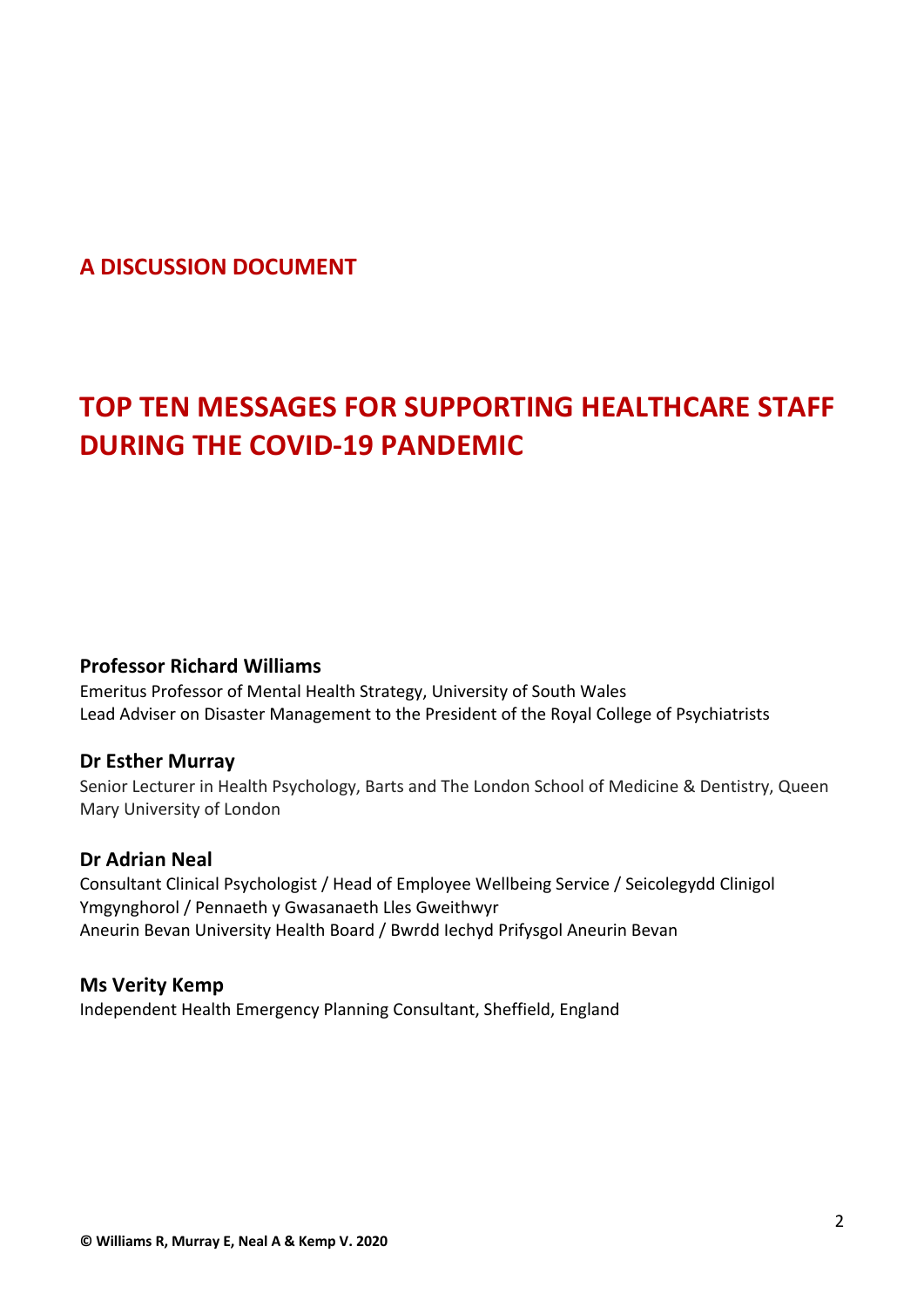#### **BACKGROUND**

The NHS has a long history of responding effectively to emergencies and major incidents and staff are renowned for their resilience and resourcefulness under pressure. In a pandemic, the expectation is that the service and staff will respond in this way, but everyone involved is likely to require support. This discussion document summarises ten core messages on page 5. Their intentions are to aid managers and staff to consider how they might reduce the numbers of staff who may require additional assistance. Table 1 presents a phased approach to understanding the needs of staff and what might be required to support them. It illustrates the problems that staff face that arise from the viral threat, the risks they perceive and concerns about their circumstances.

| <b>Potential</b><br><b>Timeline</b>                   | <b>Primary &amp; Secondary</b><br>stressors faced by staff                                                                                                                                                                                                                                                                                                                            | Suggested plan to mitigate identified stressors /<br>demands                                                                                                                                                                                                                                                                                                                                                                                                                                                                                                                                                                                                                                                                                                                                                                                                                                                                                                     | <b>Actions needed to</b><br>support the plan                                                                                                                                                                                                                                   |
|-------------------------------------------------------|---------------------------------------------------------------------------------------------------------------------------------------------------------------------------------------------------------------------------------------------------------------------------------------------------------------------------------------------------------------------------------------|------------------------------------------------------------------------------------------------------------------------------------------------------------------------------------------------------------------------------------------------------------------------------------------------------------------------------------------------------------------------------------------------------------------------------------------------------------------------------------------------------------------------------------------------------------------------------------------------------------------------------------------------------------------------------------------------------------------------------------------------------------------------------------------------------------------------------------------------------------------------------------------------------------------------------------------------------------------|--------------------------------------------------------------------------------------------------------------------------------------------------------------------------------------------------------------------------------------------------------------------------------|
| Throughout the<br><b>Crisis</b>                       | Physical fatigue and exhaustion<br>Hunger<br>Dehydration<br>Personal hygiene<br>Moral distress                                                                                                                                                                                                                                                                                        | At all times throughout this crisis, organisations should<br>ensure that staff have regular breaks, can rest, eat, and are<br>hydrated - especially those who habitually wear PPE.<br>Rotas, annual leave and pre-existing physical health needs of<br>each member of staff must be carefully considered by<br>managers.                                                                                                                                                                                                                                                                                                                                                                                                                                                                                                                                                                                                                                         | Workforce to support<br>managers in identifying<br>and addressing these<br>ongoing needs.                                                                                                                                                                                      |
| <b>Build-up Phase</b>                                 | 1. Anxiety (worry about not<br>knowing what is to come &<br>increased work demands)<br>2. Anxiety (worry about risk to<br>self and others)<br>3. Stress related to preparation<br>& planning<br>4. Distress linked to exposure<br>to social media and public<br>anxiety                                                                                                               | In addition to existing support offered to staff by their<br>employers all members of staff require good and effective<br>communications, a flow of timely and accurate information<br>that is hosted on a trusted intranet site and unique to<br>COVID-19 - with its own icon. This site should host:<br>Basic 1-page advice on wellbeing that is based on WHO<br>advice<br>Weekly short videos offering specific advice<br>A wellbeing-related FAQ section.<br>Direct consultation with managers / clinical leads to help<br>$\bullet$<br>their preparation & assist them in managing their anxiety<br>(Critical Care Focus initially).<br>Promote specific ways in which employers can support<br>$\bullet$<br>staff during the crisis.<br>Continue to offer staff one-to-one support, when<br>possible, by using telephones / virtual means e.g. Skype<br>if possible.<br>Offer staff access to an Employee Assistance Programme<br>for phone-based support. | This requires:<br>a. Identified support to<br>manage the Intranet<br>site.<br>b. Additional mobile<br>phones.<br>c. Lockable cases for<br>storing clinical notes<br>for staff who are<br>working from home.                                                                    |
| <b>Acute Phase</b>                                    | All the above and also:<br>1. Increased exposure to the<br>distress of other people.<br>2. Increased exposure to public<br>& peer hostility.<br>3. Increased exposure to<br>experiences that create<br>moral / ethical distress<br>(threats to purpose or over<br>identification with patients).<br>4. Stress related to concerns<br>about personal safety &<br>safety of loved ones. | In addition to the above:<br>Coordinate an Action Group to identify and monitor the<br>developing physical & psychosocial needs of frontline<br>and supporting staff.<br>Provide support for managers with OD colleagues.<br>Offer staff drop in sessions (the aim is to offer support<br>$\bullet$<br>and a space to decompress and feel heard).<br>Promote peer support networks.<br>Facilitate access to a wider network of support from<br>$\bullet$<br>colleagues in mental healthcare.                                                                                                                                                                                                                                                                                                                                                                                                                                                                     | a. Create an Action<br><b>Group involving</b><br>representatives from<br>HR and occupational<br>health services.<br>b. Link with HR services<br>and facilities.<br>c. Link with medical and<br>clinical directors to<br>coordinate referrals<br>and hospital-based<br>support. |
| Post-Acute - Cool<br><b>Off Phase</b>                 | All the above and also:<br>1. Exhaustion and exposure to<br>feeling overwhelmed.<br>2. Teams may fragment as the<br>pressure eases.<br>3. Increased friction between<br>members of staff.                                                                                                                                                                                             | In addition to the above:<br>Use a Schwartz Rounds framework to facilitate recognising<br>COVID-19-related themes in all hospitals and for<br>community-based staff and enable a plan to meet the needs<br>of staff who are likely to be exhausted and over-stretched                                                                                                                                                                                                                                                                                                                                                                                                                                                                                                                                                                                                                                                                                            | Link with organisers of<br>Schwartz Rounds to plan<br>& populate.                                                                                                                                                                                                              |
| <b>Return to</b><br><b>Business as Usual</b><br>Phase | Unknown                                                                                                                                                                                                                                                                                                                                                                               | In addition to the above<br>Create an Action Group to evaluate the needs of staff.                                                                                                                                                                                                                                                                                                                                                                                                                                                                                                                                                                                                                                                                                                                                                                                                                                                                               |                                                                                                                                                                                                                                                                                |

|  |  | Table 1: An Outline Plan for Staff Care to Mitigate Against the Psychosocial Impacts of COVID-19 |
|--|--|--------------------------------------------------------------------------------------------------|
|--|--|--------------------------------------------------------------------------------------------------|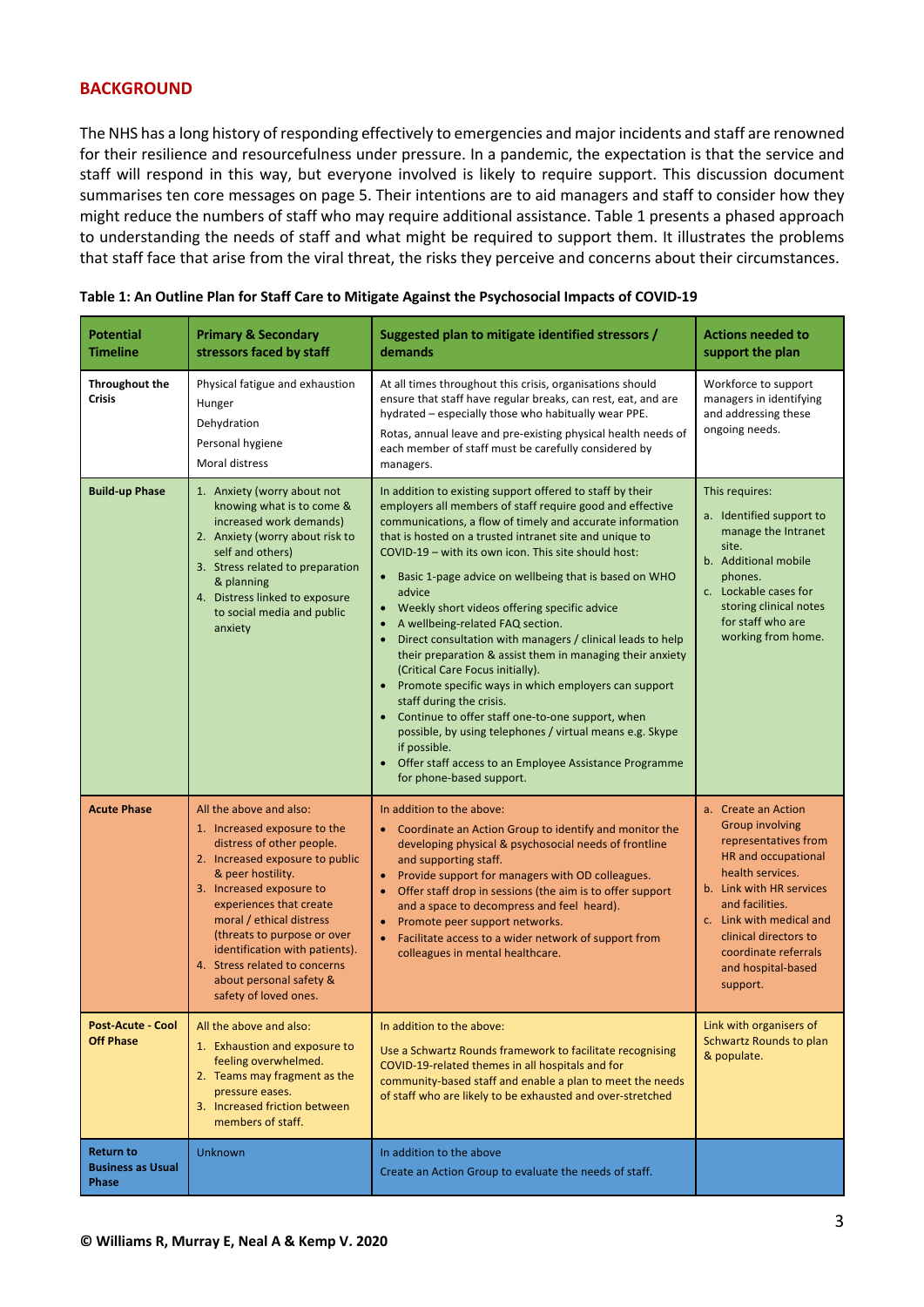The healthcare systems in the UK are well-advanced into the preparatory build-up phase and many, particularly in London, have now reached the acute phase. Many staff are likely to have concerns and some of them may become distressed at intervals. But, we should take into account the possibility that, some staff may be so adversely affected that they require more intensive support and assessment by specialists, if it is possible that they are developing a mental disorder.

# **PRIMARY AND SECONDARY STRESSORS AND PSYCHOSOCIAL RESILIENCE**

In a pandemic, healthcare staff are called on to cope with stressors that are inherent in the ways in which a widespread disease intersects with their jobs. Stress and anxiety for the people who are directly involved, their relatives, friends and colleagues and the practitioners and staff who intervene are inherent in all emergencies and disasters. The worries stem directly from the events. These sources of stress, worry and anxiety are primary stressors. They include:

- Exposure to the disease
- Exposure to on-site dangers
- Exposure to survivors' suffering and their relatives' stories
- Feelings of powerlessness feelings about inability to provide help at the level and at the time that it is needed.

Secondary stressors are, by contrast, circumstances, events or policies that are indirectly related to events or are not inherent in them. All too often, secondary stressors, such as failure of countries to deal effectively with people losing their homes, livelihoods or their financial stability, may persist after the events have subsided and their impact may be long term and devastating. Depending on the circumstances and the effectiveness of responses, their effects may be as great as or greater than the disaster itself. Secondary stressors include:

- Lack of skills or training needed to do the job
- Lack of materials (supplies, equipment) needed to do the job
- Poor role definitions and unclear expectations
- Poor organisation of work
- Lack of support at work
- Unnecessary policies and practices
- Unnecessarily poor working conditions
- Poor scheduling of work (long hours, few breaks, lack of leave time)
- Lack of opportunities for recreation
- Arbitrary leadership and/or management practices
- Conflict and mistrust within and between teams
- Poor communications (within teams, agencies and with families).
- Stigma from family or members of the public due to their work roles and fears of contagion

In these circumstances, people often use the term resilience though that construct is often misused. The authors prefer the term psychosocial resilience and adapt Norris's definition. She describes it as being a multidimensional process '… linking a set of adaptive capacities to a positive trajectory of functioning and adaptation after a disturbance ...<sup>'1</sup>. There are two important components within it; personal and collective psychosocial resilience.

**Personal psychosocial resilience** describes 'a person's capacity for adapting psychologically, emotionally and physically reasonably well and without lasting detriment to self, relationships or personal development in the face of adversity, threat or challenge<sup>'2</sup>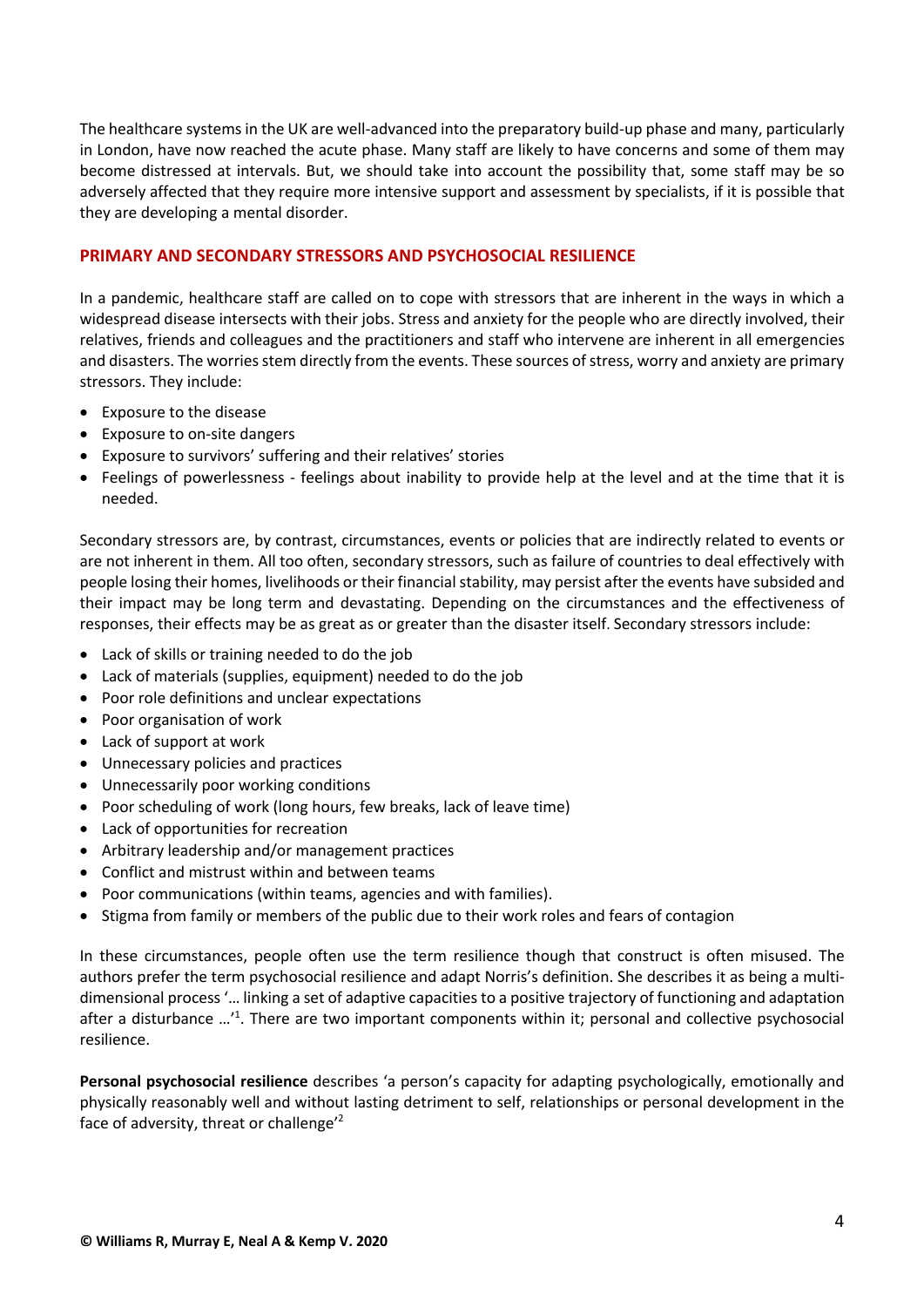**Collective psychosocial resilience** refers to the way in which groups of people and crowds of people 'express and expect solidarity and cohesion, and thereby coordinate and draw upon collective sources of support and other practical resources adaptively to deal with adversity<sup>3</sup>.

Both aspects of psychosocial resilience are important for healthcare staff who are faced with coping with a pandemic. Psychosocial resilience is not about avoiding short-term distress. It is about recognising:

- How people adapt to, and recover from adverse events and/or circumstances in a realistic manner
- The abilities of people to accept and use social support, and its availability, are important and key features of resilience
- There is evidence that adequate support reduces the effects of exposure to challenging events and emergencies.

Plans for sustaining the resilience of staff during the course of events should be based on:

- Reducing inherent stressors so far as that is possible
- Planning to recognise and intervene to mitigate secondary stressors
- Providing training and social support.

# **A CORE PRINCIPLE**

A core principle is understanding how people, including healthcare staff, can sustain their social connectedness and their access to social support. There is evidence about the strong links between these two social processes, and longevity and health. As the Ebola outbreaks have shown, this is no different in circumstances in which staff are working with very ill patients, wearing PPE, with its attendant restrictions on communication, or in lock down or self-isolation. Social distancing is essentially concerned with physical rather than social separation. Some ingenuity is required by staff and their employers to sustain social connectedness and accrue the benefits of social support without putting measures to create physical separation at risk.

# **THE CONTEXT: AN APPROACH TO CARING FOR STAFF OF HEALTHCARE ORGANISATIONS**

The background to creating a coherent approach to supporting healthcare staff during the pandemic is understanding the wider as well as the more usual needs of staff.

Figure 2 is reproduced from the report of the Stevenson-Farmer review of mental health and employers<sup>3</sup>. While that report concerns work in all organisations, it is particularly relevant to staff of organisations that deliver care for other people as their main function.

#### **Figure 2: Three goals for improving people's experience in work (Stevenson 2017: p. 16). (© Crown copyright 2017: reproduced under the Open Government Licence v3.0.)**

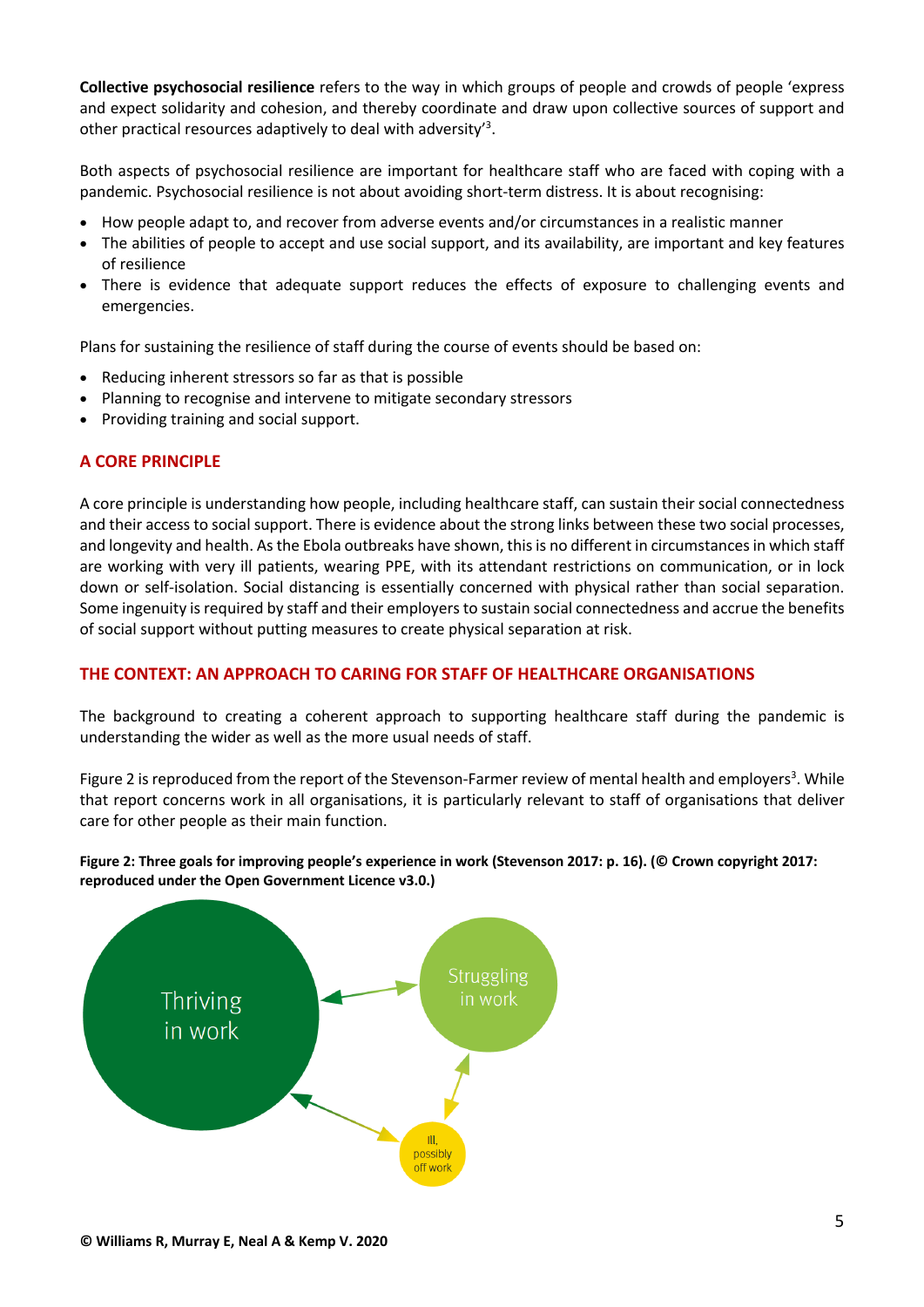In effect, the report frames three challenges for employers:

- 1. Assisting employees to thrive at work
- 2. Supporting staff who are struggling
- 3. Enabling people who are ill to recover and return to work.

The orientation of the messages in this document is that of sustaining staff who are thriving in the work in healthcare organisations. However, these messages should be set in a wider context, which is that some staff were already struggling before the COVID-19 threat arose, and a smaller number have problems that amount to their being ill. We reference one such framework<sup>4</sup>. Some staff may come to struggle as a result of their experiences in the pandemic. More substantial services to assist them and healthcare staff who are ill are also required.

This document summarises actions and activities that are intended to reduce the numbers of staff who may require additional assistance. We offer ten core messages.

#### **THE TOP TEN MESSAGES**

The Top Ten Messages are summarised in Table 2. They are intended to assist staff to recognise and respond to their concerns and anxieties about the principle primary stressors: a. concerns about their patients and the decisions that staff may have to make about their care; and b. their own exposure to the real risks of the viral illness. The messages are also intended to recognise the ordinary and extraordinary secondary stressors that staff face.

| Tip          |                                                                                                                                                                                                                                        |
|--------------|----------------------------------------------------------------------------------------------------------------------------------------------------------------------------------------------------------------------------------------|
| 1            | Be Kind to Yourself and One-another                                                                                                                                                                                                    |
| $\mathbf{2}$ | <b>Assist Staff to Recognise and Manage Their Concerns</b>                                                                                                                                                                             |
| 3            | <b>Encourage Staff to Sustain Their Social Connections</b>                                                                                                                                                                             |
| 4            | Deal Actively with Moral Distress and Ethical Considerations                                                                                                                                                                           |
| 5            | Remember to Eat, Drink and Sustain Contacts with Friends (within the requirements on social distancing)                                                                                                                                |
| 6            | <b>Continue Supervision and Relevant Training</b>                                                                                                                                                                                      |
| 7            | <b>Challenge Incipient Loneliness</b>                                                                                                                                                                                                  |
| 8            | <b>Ensure Support for Frontline Staff</b>                                                                                                                                                                                              |
| 9            | <b>Follow Assessment and Treatment Protocols</b>                                                                                                                                                                                       |
| 10           | Be Aware of the Document from the World Health Organization on Mental Health and Psychosocial Considerations During<br>COVID-19 Outbreak and Monitor Updated Guidance from the WHO, NICE and Other Authoritative Sources as it Emerges |

#### **Table 2: The Top Ten Messages for Supporting Healthcare Staff**

These messages are aimed at. sustaining the psychosocial resilience of the staff. The messages are evidenceinformed and values-based. They take the psychosocial resilience of persons and the collective psychosocial resilience of staff as the anticipated responses, but not as inevitable.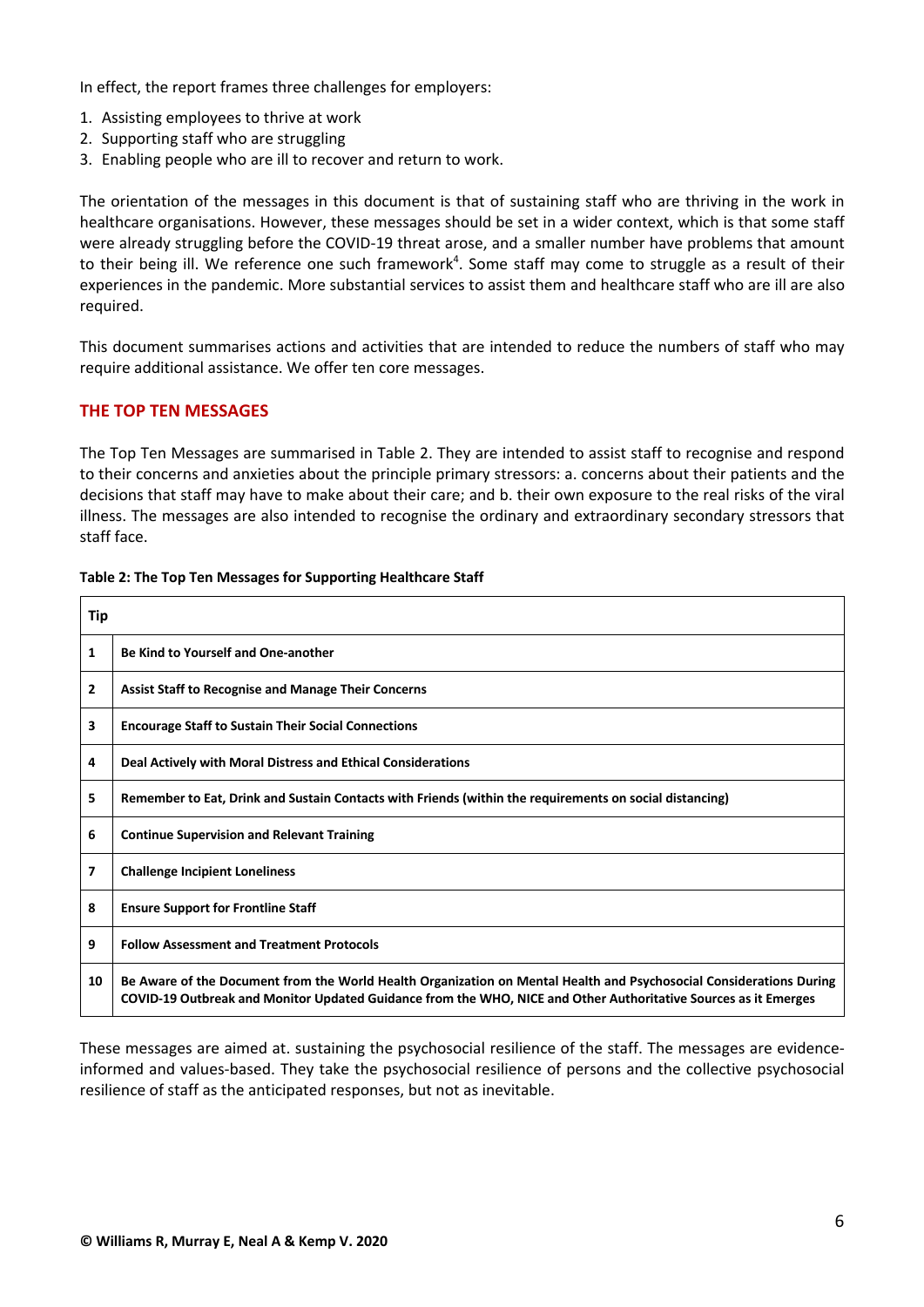#### **EXPANDING THE TOP TEN MESSAGES**

## **Message 1: Be Kind to Yourself and One Another**

- 1. It is important to encourage staff to be kind to themselves, colleagues and everyone else. This involves being aware of the limitations in human communications and care that are imposed by social distancing and PPE etc.
- 2. Be kind to yourself first and then be kind to others. In a pandemic, there will be high levels of anxiety even among those not working in healthcare.

#### **Message 2: Assist Staff to Manage their Concerns**

It is important that staff members recognise and are allowed to discuss their real concerns so that they can be supported in meeting them. This means:

- 1. Acknowledging the anxiety of staff about contamination and personal and family impacts and outcomes.
- 2. Being aware that some staff face greater levels of risk than do others and endeavour to make policies for sending people home and into isolation transparent and similar across departments.
- 3. Reassuring all staff that psychosocialsupport is available now and will continue to be available in the coming months, but only if that is true.

## **Message 3: Encourage Staff to Sustain Their Social Connections**

- 1. Encourage staff to sustain their social connections and maintain contact with people who they regard as sources of social support whether they are at work or away from work because of illness or exclusion following the self-isolation requirements.
- 2. Healthcare staff are also family members, and, during a pandemic, they have to balance their professional values and obligations with the needs of their families and with advice given to the public to stay away from work if they have the signs of infection. Decisions in these situations can be challenging. However, there is experience from these kinds of scenario that absenteeism and presenteeism are lowered if clinical and general managers recognise and respond effectively to the professional, psychosocial and leadership needs of staff.

#### This means:

- a. Connecting often.
- b. Connecting face-to-face (when and if that is feasible and consistent with government advice). Connecting virtually either when face-to-face is not possible or as an additional means of communication.
- c. Reaching out to, and supporting others in your staff teams.
- d. Remembering to share positive news in your life when you do connect. This includes having conversations with others about shared interests, including nostalgia for shared positive experiences in the past and continuing to participate in social media groups around common interests (sport, music, film, television etc.).
- e. Looking after colleagues who may be more vulnerable.
- f. Looking after all your group memberships (not just some).
	- i. This includes joining or forming support groups to help colleagues who are self-isolating because that can enhance self-efficacy and self-esteem as well as being practical.
	- ii. Nominating members of staff in senior or supervisory roles to maintain continuing contact with staff who are sent into isolation in order to ensure they experience recognisable care. These contacts should aim to provide support and facilitate staff returning to work when their isolation has elapsed.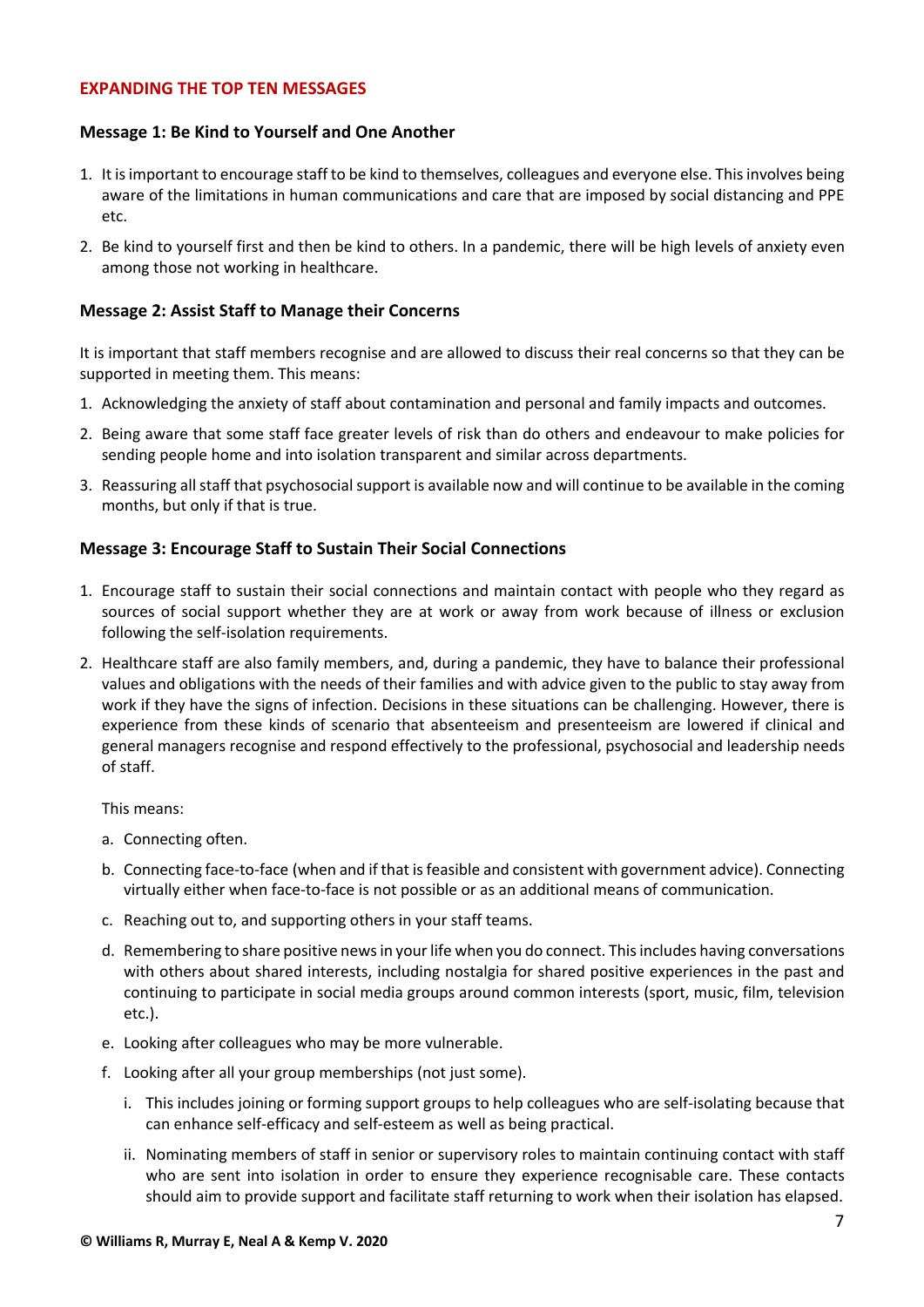# **Message 4: Moral Distress and Ethical Considerations**

- 1. Moral distress and moral injury are constructs that were first used in the military and they are now being applied to healthcare<sup>5</sup>. It is likely that clinicians involved in treating patients who have COVID-19 will face difficult decisions that raise substantial moral concerns and the possibility of moral distress and the potential for moral injury. It is important to acknowledge facing the moral strain and distress that staff suffer now and later when they are unable to do everything possible for all patients. This includes advising staff not to fill gaps by heroic actions that place them at greater moral and physical risk and not to raise their expectations of what should be done for patients.
- 2. It is necessary to develop clarity about practical and professional expectations of staff and realistic standards for practice and practitioners during a pandemic. This requires effective leadership, recognition of the potential impacts of the pandemic on the standards of care and negotiation of mechanisms for decisionmaking when services are under pressure.
- 3. Before the influenza HINI pandemic of 2009-10, the Department of Health and the Cabinet Office established the Committee on the Ethical Aspects of Pandemic Influenza (CEAPI)<sup>6</sup>. It produced an ethical framework for pandemic flu based on public health ethics. It was well-evaluated by the subsequent Hine Review<sup>7</sup>. Much of that framework is, arguably, relevant to the COVID-19 pandemic.
- 4. Managers should agree a local process for developing an ethical framework for staff to work within. Professional and general managers should be clear about support that may be required to enable staff to work within their competency but in areas that are not part of their current role.
- 5. In addition, NHS employers should consider convening rapid review ethics committees in order to support staff in clinical decision-making, where relevant.

# **Message 5: Remember to Eat, Drink, Rest and Sustain Contacts with Friends and Take Breaks Within the Requirements on Social Distancing**

- 1. Remember to eat, drink and to sustain contacts with friends. This includes having your meals with colleagues if that is compatible with government advice and senior clinical and general managers should model this activity whenever possible.
- 2. Whenever possible, staff (particularly senior staff with substantial responsibilities) must be enabled to take rest and work to realistic rotas to avoid them becoming overtired. All staff must be encouraged to take breaks, to make sure they get enough to eat and drink, to take exercise and to make any social connections that they require.

# **Message 6: Continue Supervision and Relevant Training**

- 1. Continue supervision and relevant training and, if anything, increase these activities while services are adapting and before pressure reaches its peak and sustain them as pressure rises.
- 2. Ensuring the psychosocial welfare of all people involved directly with delivering any response to the pandemic is a key part of that response. Risks to psychosocial wellbeing can be minimised by planning and implementing good management procedures and by ensuring that staff have adequate supervision and access to advice.
- 3. Staff should have continuing access to clinical supervision; this is likely to become more rather than less vital in stressful situations when critical and sometimes controversial decisions may have to be made. There needs to be as much provision of real-time supervision and support for staff during the response as can be achieved.
- 4. Less formal discussion about clinical experiences ordinarily occurs in workplaces. In challenging circumstances, the support that comes from having access to team members, peers and others for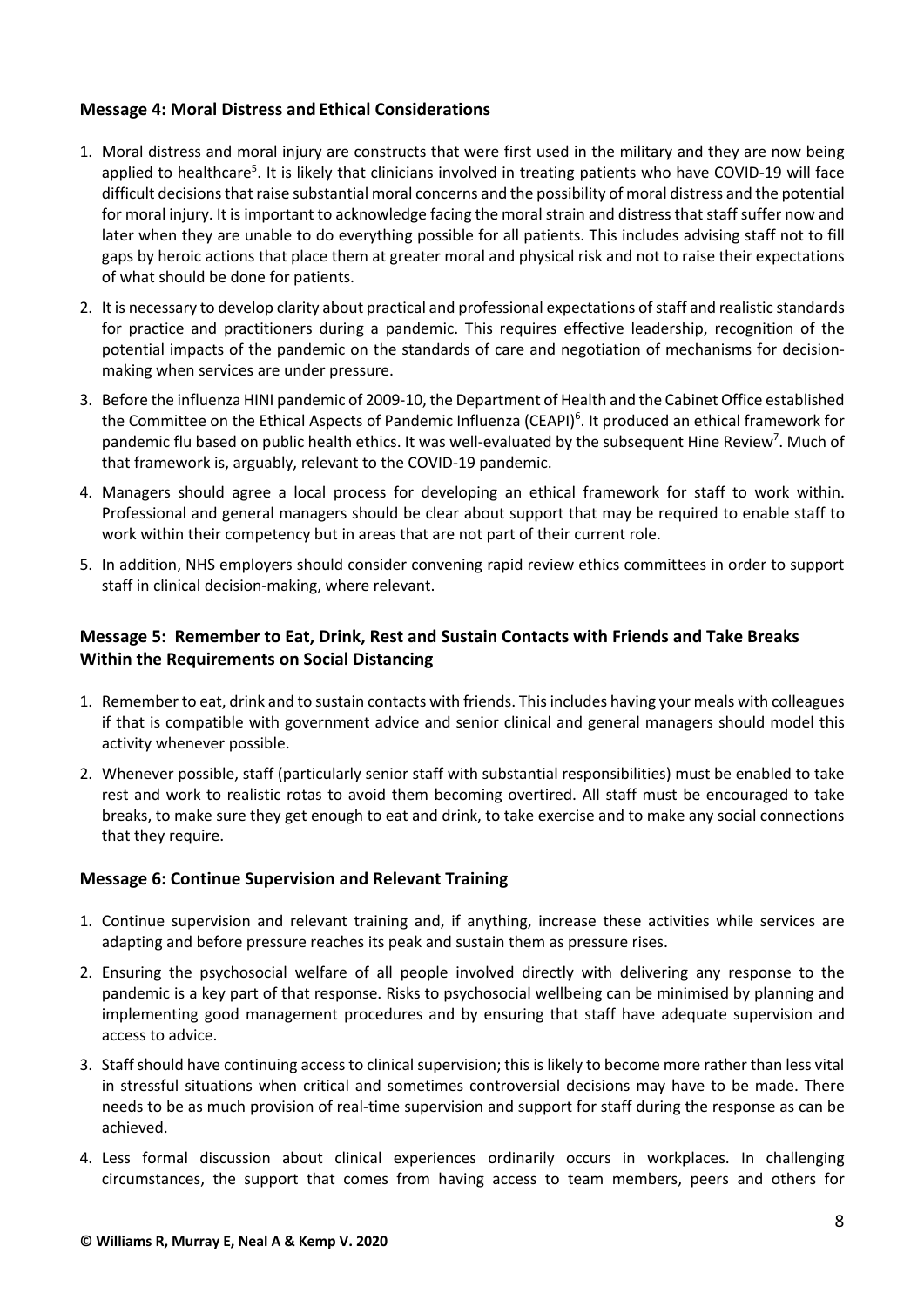discussion and advice and to share challenges and frustrations is invaluable. It is important to ensure that opportunities for informal peer support are valued and continue during a pandemic. More formal peerbased support should be available that enables reflection on practice. Clinical managers might consider how they might implement virtual Schwartz Rounds.

## **Message 7: Challenge Incipient Loneliness**

- 1. Challenge incipient loneliness that comes from being very busy on the frontline and remind staff of the need to keep in contact with their families and friends.
- 2. This is another reason for recommending that staff should:
	- i. Connect virtually and connect often and if at all possible, connect face-to-face, either in person or using technology.
- ii. See people face-to-face if that fits the public health protocol. It is important as it can make for stronger connections than can reaching out via technology.
- iii. Develop means of keeping up-to-date with academic and research developments relating to matters such as novel interventions, creating vaccines etc and how they might be applied locally.

# **Message 8: Support for Frontline Staff Should be Visible**

- 1. Plan and enact a good public risk communication and advisory strategy that involves staff, the public and the media, which provides timely and credible information and advice that will also support staff confidence and psychosocial resilience.
- 2. Senior general and clinical managers should be visible to staff on the frontline and seen to share the risks, as is appropriate.

# **Message 9: Follow Assessment and Treatment Protocols**

- 1. Staff should be reminded that adhering to assessment and treatment protocols is likely to produce the best services that can be offered in all the circumstances. This means ensuring that all staff are aware of latest treatment protocols and the rationale behind them, especially where these differ from protocols pre-COVID-19.
- 2. Staff must have confidence in the plans for day-to-day service delivery that are made, and this requires that they are fully informed about them and their anticipated roles. The feeling of being ill informed is a factor that can most erode trust and psychosocial resilience. Conversely, if staff are well-informed, consulted and involved, their confidence in the plans and their equipment is enhanced, their uncertainties are reduced, and their psychosocial resilience is augmented.
- 3. Reciprocally, the recovery phase is likely to be swifter for staff and services if staff feel supported and are confident about the overall plans that are in place to manage the pandemic. Employers should be aware of, and endeavour to prevent staff from developing distress and mental disorders and plan to assist staff to mitigate the stress that they are likely to experience.

# **Message 10: Be Aware of the Document from the World Health Organization on Mental Health and Psychosocial Considerations During COVID-19 Outbreak and Monitor Updated Guidance from the WHO, NICE and Other Authoritative Sources as it Emerges**

1. Be aware of the contents of the current guidance from the WHO and other authoritative sources. This includes ensuring that everyone who has responsibility for supervising or managing staff are aware of appropriate referral pathways when psychological distress becomes severe. A copy of the guidance is annexed to this document.